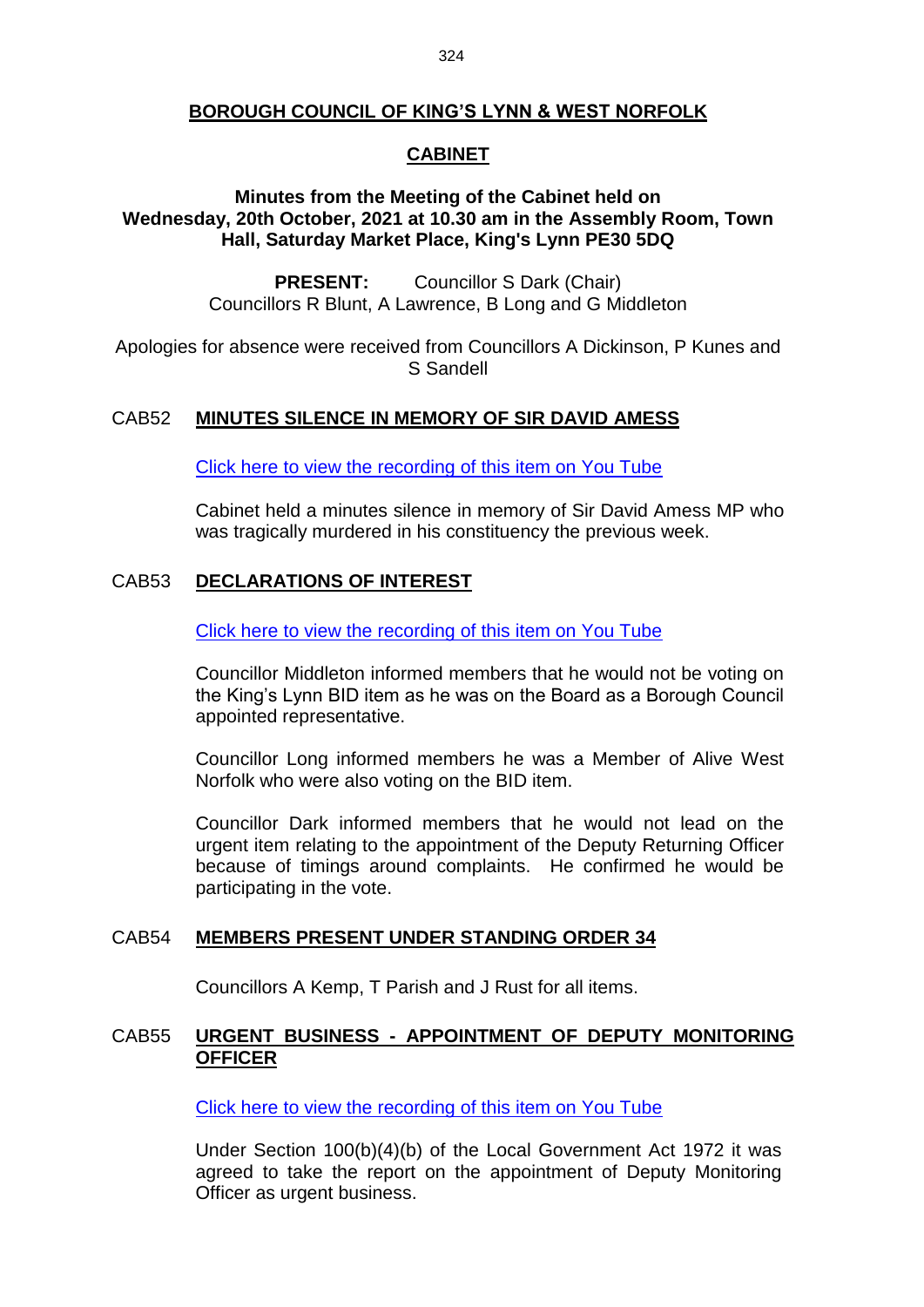Councillor Middleton presented the report which advised members that a need has arisen to appoint a deputy Monitoring Officer from another local authority to carry out the functions of the Monitoring Officer where the Monitoring Officer and current deputy Monitoring Officer are conflicted to act. In addition to this, it was considered prudent to have in place an arrangement for the use of another authority's Monitoring Officer as the Borough Council's deputy in cases of absence or illness of the appointed Monitoring Officer and any other appointed deputy. The proposal would be reciprocal.

Under standing order 34 Councillor Parish asked if the Deputy Monitoring officer would be available to those members who considered the Monitoring officer had a conflict of interest. It was confirmed that it would be where the Monitoring Officer defined a conflict.

Cabinet considered that the proposal was a sensible approach.

**RESOLVED:** 1) That the Borough Council of King's Lynn and West Norfolk (Borough Council) enters a section 113 Local Government Act 1972 agreement with Norwich City Council so that it may utilise its appointed Monitoring Officer as the Borough Council's deputy Monitoring Officer where the Borough Council's appointed Monitoring Officer is unable to act owing to absence, illness or conflict of interest.

2) That authority is delegated to the Executive Director, D Gates, to authorise the final terms of the section 113 Agreement.

## **Reason for Decision**

To have resilience in the Monitoring Office provision and to ensure that the Monitoring Officer functions can still be performed where the appointed Monitoring Officer or deputy Monitoring Officer are unable to act.

## CAB56 **MATTERS REFERRED BY OTHER BODIES**

[Click here to view the recording of this item on You Tube](https://youtu.be/-MCd-kLzp_I?t=745)

The Joint Employee minutes of 12 October 2021 and staff pay claim had been referred to Cabinet to link with the Pay award item.

The Regeneration and Development recommendation on the King's Lynn BID item from its meeting on 19 October 20201.

Both items were taken into account when considering the items.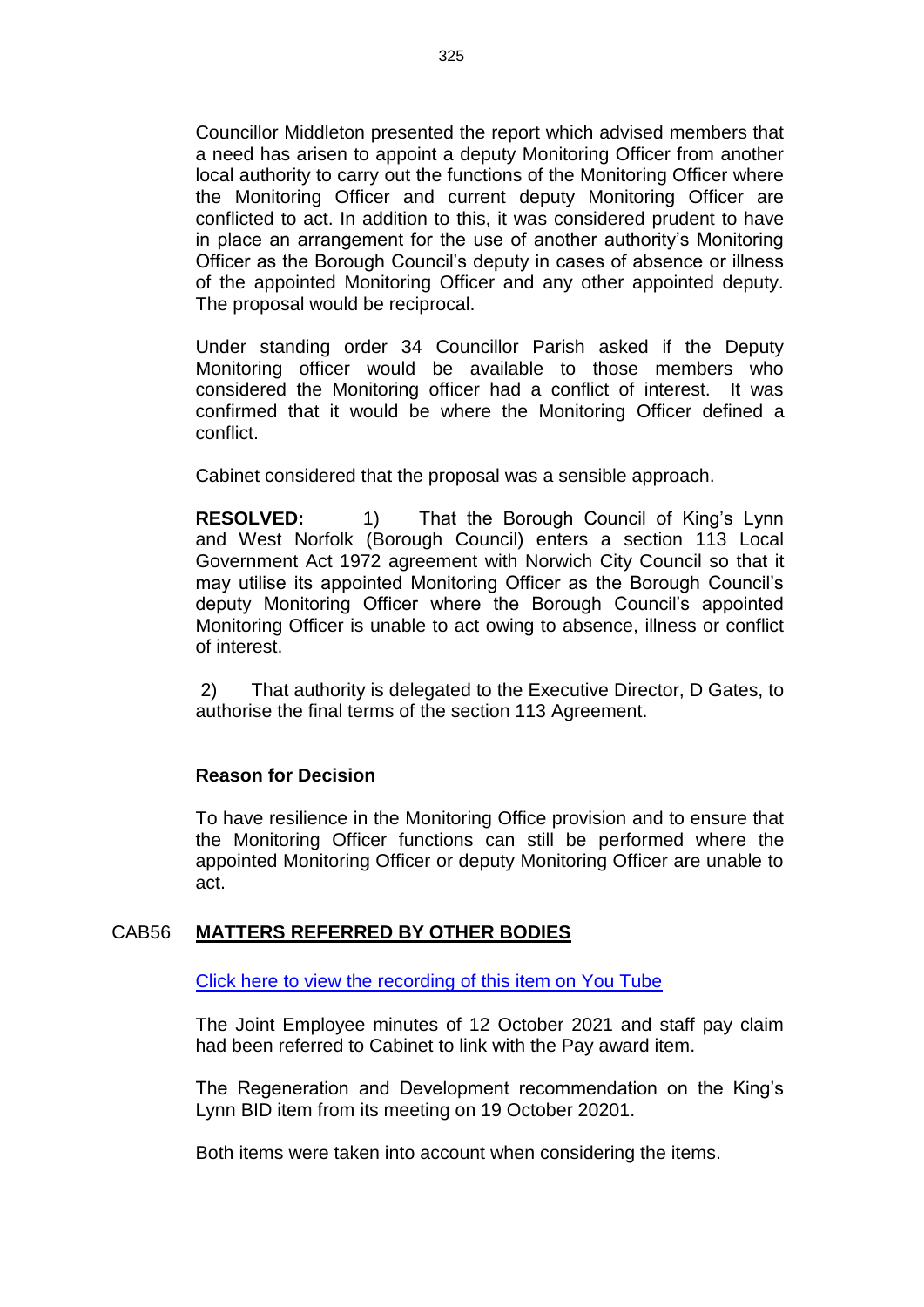#### CAB57 **DISCOVER KING'S LYNN (KING'S LYNN BID LTD) RENEWAL PROPOSAL FOR A SECOND TERM 2022-2027**

#### [Click here to view the recording of this item on You Tube](https://youtu.be/-MCd-kLzp_I?t=778)

The Chief Executive presented a report which explained that in accordance with Schedule 1, Regulation 4 of the 2004 BID Regulations, the Chair of King's Lynn BID Ltd, on behalf of the Board of Directors, submitted their renewal proposal for a second term, and a request to the Local Authority to hold a ballot on 11 November 2021, to the Chief Executive on 21 September 2021

It was noted that the Council had an interest in the ballot in that there were 35 council owned premises within the defined area of the BID that were subject to the levy. The annual cost of the levy in 2021/2022 was £19,116.

The Council as an owner of premises in the BID area would be entitled to vote when the ballot for a second term was held on 11 November 2021.

It was noted that if the ballot for a second term was successful the BID levy was estimated to generate £223,500 of investment each year to support the town centre.

Under standing order 34, Councillor Kemp expressed support for the BID, and encouraged the revitalisation of the town market.

Under standing order 34, Councillor Rust asked for detail on the relationship between the BID and Town Board, urging more involvement for town based councillors in the Town Board. She asked what would happen if the BID did not achieve what its business case had set out. She also commented that pop up shops did not feature in the plans as clearly as she had hoped.

Under standing order 34. Councillor Parish endorsed the comments previously made. He drew attention to comments made at the Regeneration and Development Panel regarding the town centre and coach parking.

Councillor Middleton gave an overview of the membership of BID and the Council's relationship as a Business Rate payer. He considered that if businesses didn't feel that the business plan had been achieved they wouldn't vote for it in the future. He confirmed that he had raised the issue of pop up shops with the BID.

Councillor Long confirmed he had had positive feedback from businesses, and felt that if it was voted against, a number of things in the town centre would cease.

Councillor Blunt reminded members that the Regeneration and Development Panel could ask for an update on progress with the BID business plan.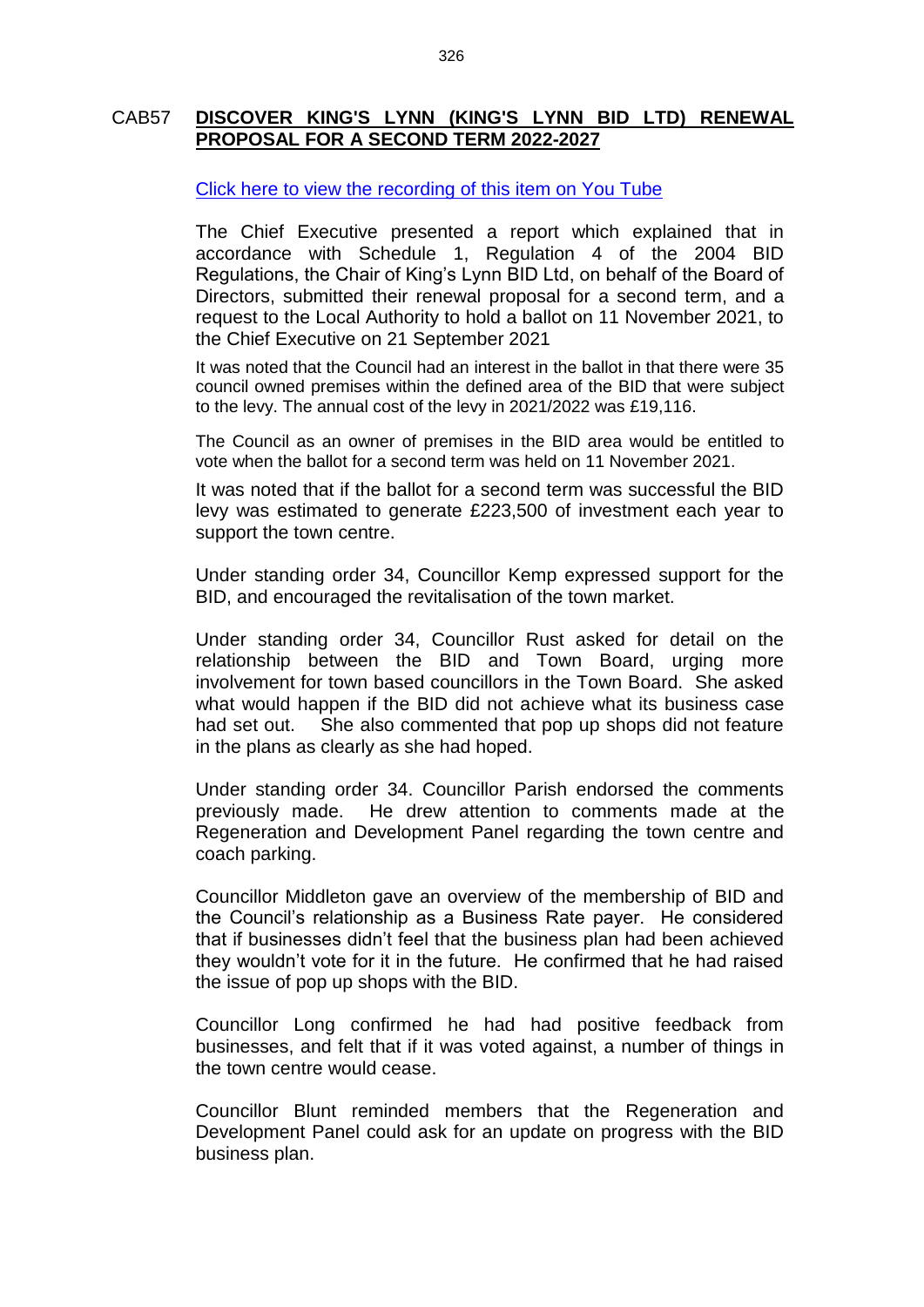Councillor Dark drew attention to the work carried out by the BID during Covid and the level of investment in the town the BID would bring.

Councillor Middleton did not vote on the recommendation.

**RESOLVED:** 1) That the Discover King's Lynn Business Plan 2022-2027 be endorsed.

2) That the Chief Executive be instructed to vote in favour of the BID on behalf of the Council.

#### **Reason for Decision**

To allow the Chief Executive to vote on behalf of the Council in the King's Lynn BID ballot on 11 November 2021.

#### CAB58 **STAFF PAY AWARD 2021/22**

[Click here to view the recording of this item on You Tube](https://youtu.be/-MCd-kLzp_I?t=1868)

The Executive Director presented the report which reminded members that the Council's annual pay increase for all employees was locally determined, having regard to national pay and labour market information. This paper recommended the pay increase for 2021/22 and outlined the budget implications. Attention was drawn to the meeting of the Joint Employee Committee held on 12 October where the pay award was discussed.

Under standing order 34 Councillor Kemp expressed support for the pay award, and sought confirmation that the 0.25% was included within the 2.5%. This was confirmed.

Under standing order 34 Councillor Rust drew attention to the fact staff had worked particularly hard over the last year, and she felt the pay offer was insufficient to retain staff and attract new recruits. She questioned why Christmas Eve was only being offered for this year.

Under standing order 34 Councillor Parish considered that although staff may deserve more, the balance of budgets had to be considered as it had to be funded from the tax payer.

Cabinet discussed the proposal and Councillor Long acknowledged it was the best proposal with the constraints of the budget.

Councillor Middleton acknowledged how hard staff had worked which was appreciated, he drew attention to the fact it was being considered now in order to permit payment before Christmas, he also drew attention to the need to be prudent with finances.

Councillor Dark in commending the recommendations drew attention to the fact it was a better offer than was being made nationally. He was